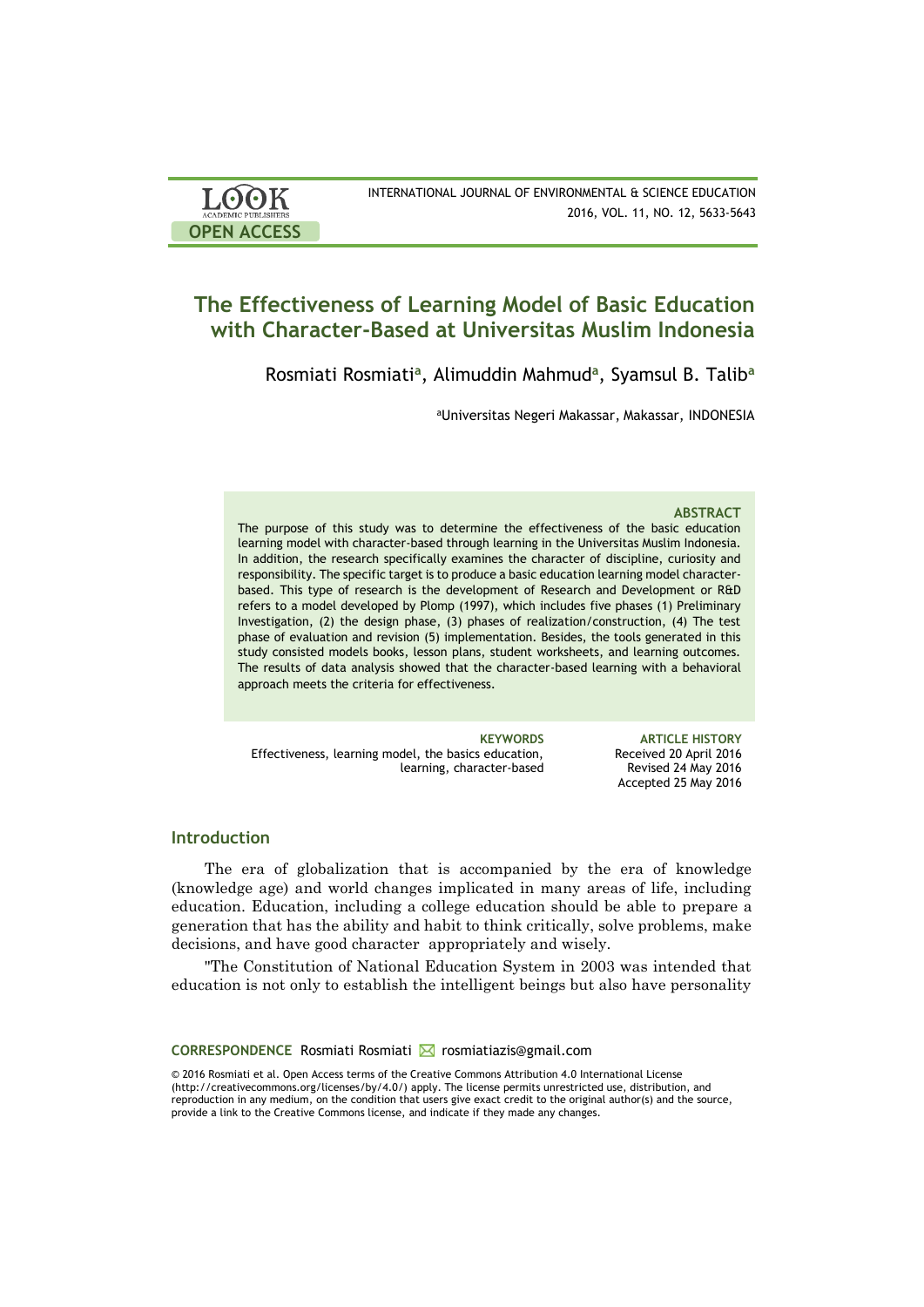or character that will be born generation of people who grow up with a character that breathes the noble values of the nation and religion.

Ramli (2012: 3) stated that principally, the character development was not included as a subject, but are integrated into existing courses, personal development and university culture (educational unit). Therefore, the educators need to integrate the values that develop in character education into the curriculum and syllabus which already exists. Through all subjects, selfdevelopment and university culture requires that the process of character development is done through each course

Education aims to bring forth intelligent beings and strong character. Mary (2003: 51) stated that *intelligence plus character is the goal of true education*. It is relevant with what Muhammad Nuh said that curriculum in 2013 with more emphasis on attitude-based competency, skills and knowledge (2014: 3). The harsh reality that must be remembered and accepted as a fact in many universities, especially in Universitas Muslim Indonesia, especially the Faculty of Islamic Studies is a lack of awareness of educators in developing basic education learning model character-based. So, the students' attitudes about curiosity, discipline, responsibility, and the output quality is not optimal in drawn the good character. The discipline is needed in order that the institution can become an institution that reliably self-formation. The discipline of educational institutions according to F.W. Foester in (Doni Koesoma) is the entire size of the measures that guarantee the moral conditions that are needed so that the educational process goes smoothly and uninterrupted. The discipline can be a kind of preventive action and get rid of things that are harmful to human life. (Nurashelley: 2007) said that failure of children in school including school dropout is caused by low self-esteem and curiosity, the inability to control themselves, low motivation, failure to socialize, not be able to cooperate and low empathy child. This condition is the opposite, because the success of child in the future apparently 80% is determined by the emotional intelligence, while the remaining 20% is cognitive intelligence.

If we see the concept of discipline in learning moral values, the students do not touch the subject of how theory and practice of justice that can be applied in the future education of our students. Therefore, it is necessary as a lecturer to provide such a possibility for educational institutions in order to contribute to the formation of the moral personality of the student. The methods proposed in educational institutions are discipline and work rules. The discipline method takes the highest place for character education and an inspiration for the performance of educational institutions. Through the application of discipline, the educational institutions is not only just to develop the intellectual abilities of the students but also give basis contribution for moral preparation in their life.

Lickona (2004: 73) said that the responsibility means doing a job or obligations within the family, at school, or place of work wholeheartedly and give the best. The recent years, it found that the index of responsibility of the workers with their work is decreased. The use of basics education learning model can determine the effectiveness of basic education learning model character-based at the Faculty of Islamic Studies, Universitas Muslim Indonesia.

#### **Method**

This research is a development research. It aims to produce the effectiveness of basic education learning model character-based at the Universitas Muslim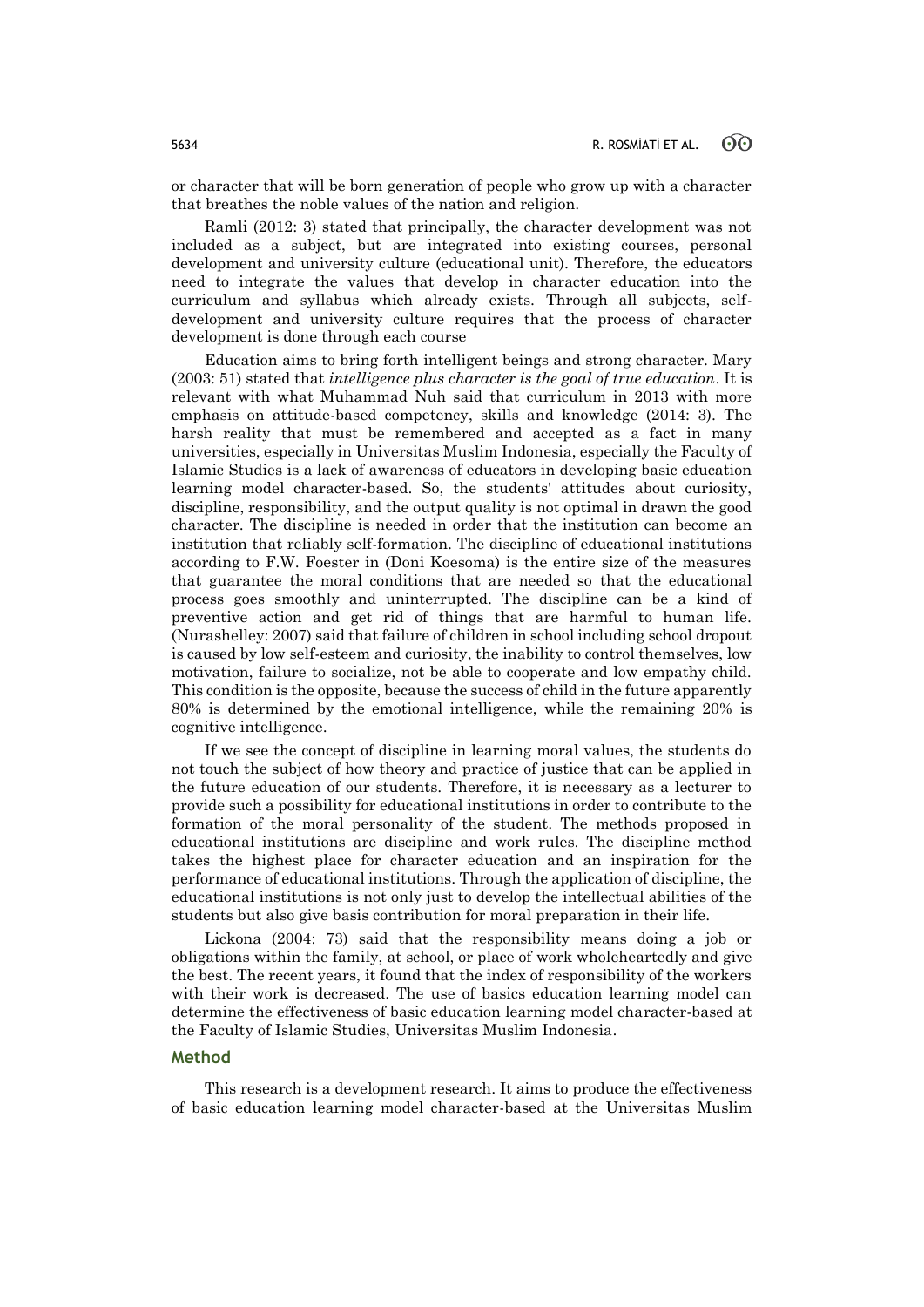#### 60 INTERNATIONAL JOURNAL OF ENVIRONMENTAL & SCIENCE EDUCATION 5635

Indonesia. The learning model is expected to facilitate a lecturer in implementing the innovative learning and attracting the students to study in accordance with the concept of character education.

The trials in this study are students of class B1 and limited implementation C1 class Islamic Faculty, Universitas Muslim Indonesia. The students consist of 30 people for class B1 and class implementation consists of 24 numbers of students.

The development model of learning in this study is to adapt the learning model by Plomp (1997), which includes the steps as follows: (1) the initial investigation, (2) design, (3) the realization/construction, (4) test, evaluation, and revision, (5) the implementation of the model in this study is done limitedly.

To set the effectiveness of the learning model of education basics character based then it conceived and developed the research instrument. The research instrument used in this study consists of: teaching aids validation sheets, observation sheet for student activities, the questionnaire responses of students and faculty, the sheet evaluation of learning outcomes, and the sheets of behavioral observations character.

The validation of the expert is to obtain the data validation by experts. The deployment that has designed by several experts has to assess and provide feedback in the form of assessment used suggestions validation sheet.

- The data behavior of the students' character is to acquire how many students showed a positive development in the behavior of the characters.
- b. The data from learning result of the education basics is measured by the average value of the classical with the classical learning completeness.
- c. The response of students to the development of models.

The data are analyzed through an analysis of data validation. The data are analyzed with inputs advice of assessors.

The effectiveness of data analysis is the analysis of the effectiveness of learning device that supported the three components of effectiveness, namely: the ability of lecturer to observe the behavior of the characters, the results of student learning, and student responses with the lecturer.

### **Results and Discussion**

Teaching The process and results of the development basic education learning model character-based has been stated that this study aims to obtain an effective learning model. Therefore, it must be taken a systematic development process by selecting steps of developing according to Plomp (1997: 4-6) with certain modifications. The results obtained at each phase of development are described as follows:

#### *Phase 1: Initial Investigation*

To ensure the validity content of the developed learning model, it required a certain amount of data and information. The focus study of the survey activities for character education programs in educational institutions as follows; learning device involves a series of lesson plans, lecturer books, and the use of students' book and the implementation of learning in the classroom.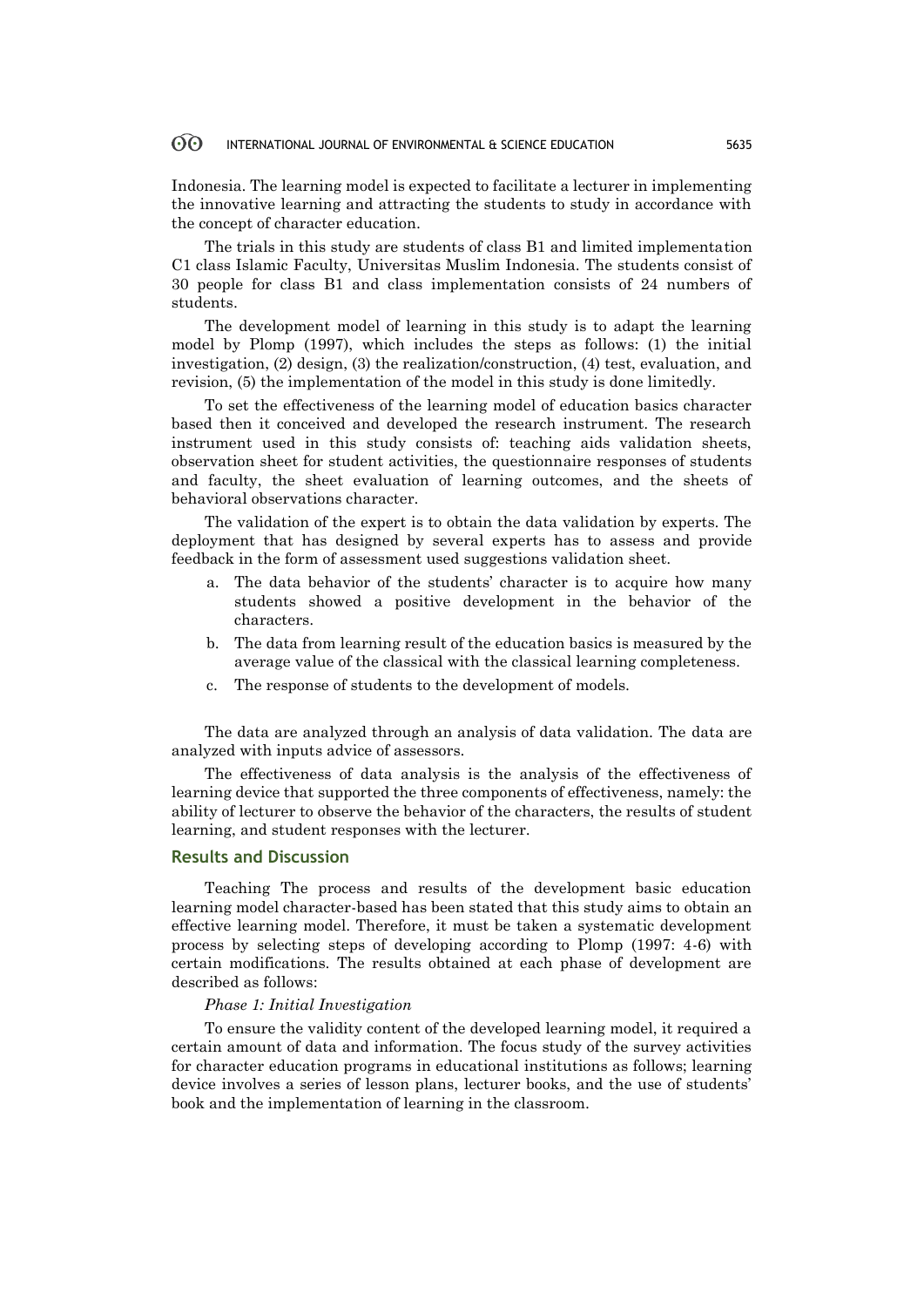The learning device used by the lecturers according to the survey that is carried out in July 2014 in the Education Department, Universitas Muslim Indonesia. Learning tools such as lesson plans, lecturer book, students' book and students' worksheet is explicitly not covered by the value of the character that is expected to be achieved after learning. But, in the stage of learning (introduction, core, and closing), there is not the seeding value of the character, as expected. This indicates that the Lesson Plan is used as a guide in learning the basic education in class B1 is dominant oriented towards the mastery of concepts (the cognitive concept), psychomotor, and invisible affective.

To support the learning activities, the lecturer and students use the basics education customized to the curriculum recommended by the college. Related to the selection of learning model used by lecturers, it used five stages of learning, namely: preliminary, exploratory, elaboration, confirmation, and closing. It is relevant to the Decree of the Minister No. 41 of 2007 concerning the standard process. The learning activities design is also in accordance with the 5E Learning Cycle (Cycle Model study) learning model by (Beybee et al, 2006: 2-14) and combined with Valuing Process Quisumbing model (Unesco 2005), namely: knowledge, understanding values, effective and active-action. Engagement engage learners with explore prior knowledge and experience to raise the question. Exploration collects data to solve the problem. Explanation explains conclusion and generalization of exploration. Elaboration is the implementation of concept in syntax. Evaluation is evaluating the process and learning outcomes.

The observations on learning activities in class B1 conducted at the Department of Teaching. In learning activities at the classroom, there is not visible the seeding process values in particular. The seeding value taken is not programmed. It is more emphasis to counsel like lecturers remind the students not to come late on campus, reminds the students to pay attention to the explanation of lecturers, and reminds the students not to fuss or bother their friends while learning. The phrase is actually an attempt in seeding the normative values.

# *Phase 2: Preliminary Design Products of Learning Model of Education Basics Character Based*

Referring to the preliminary investigation phase, the syntax design of learning model of education basics character based is based on two considerations; the assessment results of lesson plan that used by lecturers in the implementation of class B1 shows that the lecturer applying the 5 stages learning model in the learning activities accordance with Decree of 41 year 2007 on the standard process, and corresponds to the 5E Cycle learning model developed by the Biological Science Curriculum Study (Bybee et al, 2006: 2-14). The seeding value occurred in proceeds through several stages: The formation of values through learning has been developed by experts including humanitarian integrated learning by Jumsai (2008: 40), The implementation basic values of peace by Amalee (2007:2), Taxonomy of Affective (Krathwohl, et al. 1964: 23-48), and Valuing Process Model and Quisumbing (Unesco, 2005: 28-30). Based on the models above, then it is created the initial draft general pattern of basic education learning character-based. The general pattern in using *Learning Model of Basic Education with Character-Based* (LMEB-CB), namely: The Conditioning Concepts and Values, Group Organizing, Exploration and Growth Value,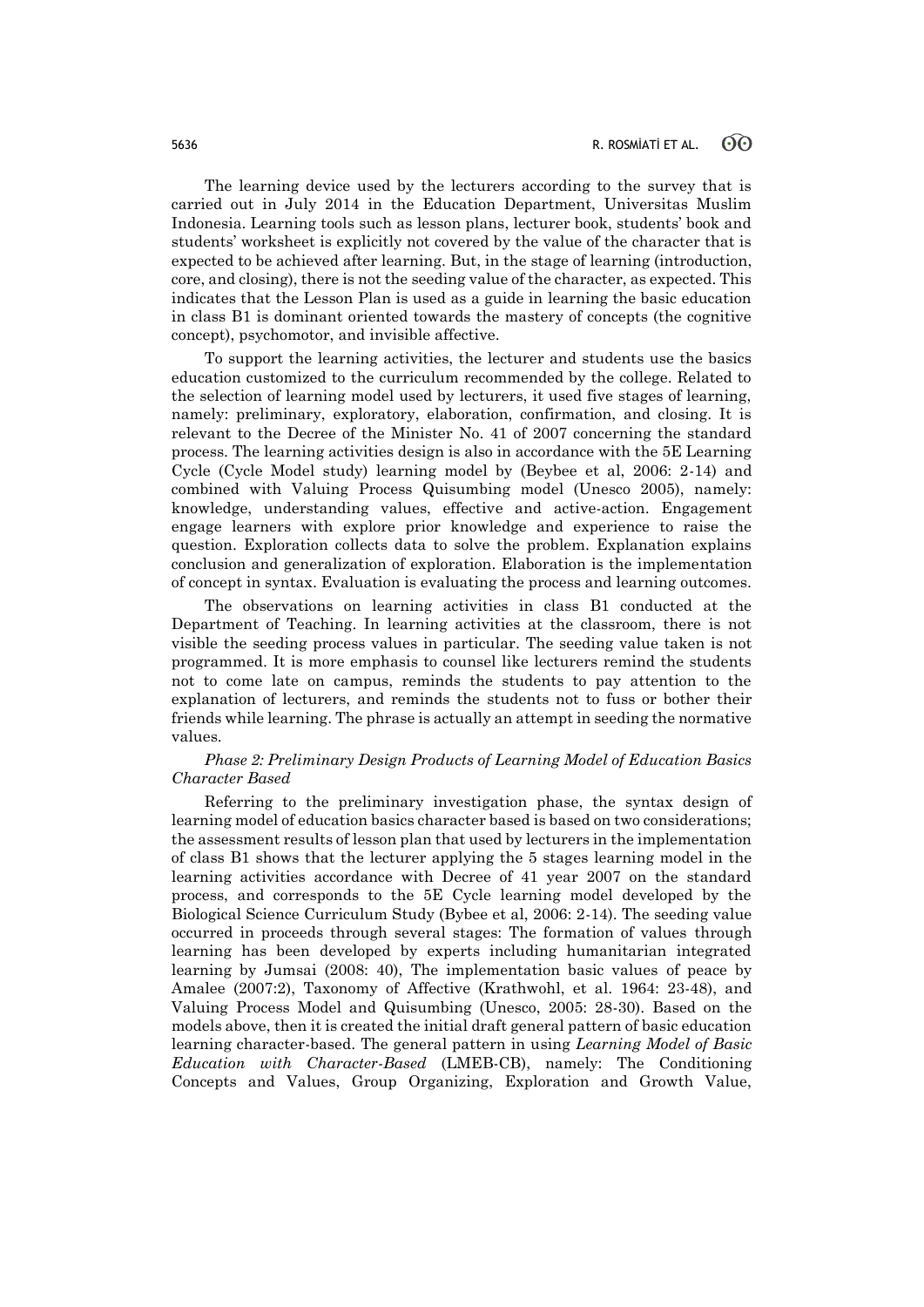#### 60 INTERNATIONAL JOURNAL OF ENVIRONMENTAL & SCIENCE EDUCATION 5637

Explanation and Deepening Values, Application and Values Commitment, and Evaluation and Follow-Up Habituation.

## *Phase 3: Construction*

The results from the design phase are reflected and observed back to be realized in the form of initial products such as books models and the effectiveness instruments supporting of LMEB-CB learning models

#### *Phase 4: Testing, Evaluation, and Revision*

The prototype 1 LMEB-CB which produced at stage 3 is followed up to stage 4 with effectiveness test is conducted simultaneously with the learning tools directly effect and always followed changes and revisions to the learning tools and related instruments. Before testing the effectiveness of LMEB-CB, all instruments are tested the feasibility /validated by experts then tested.

# *Experts Validation and Learning Practitioners*

The experts' validation and practitioners are directed to evaluate the content and language learning device, such assessments include: style, language, and content. For each indicator, the validation activities are divided into subindicators as follows: a) style; the learning device consists of a clear division of the material, numbering, the balance between text, type and size of letters, space management, the suitability of the physical size of the student, b) language; consisting of accuracy of the text, the suitability of the sentence with the level of development thinking and abilities of students, referral to read other sources, the clarity of the definition of each term, the simplicity of the structure of the sentence, c) curriculum; contains all the important information related, relationship with the previous learning materials, the compatibility with student mindset which are filled with exercises that relate to the concepts being taught to focus on the discipline character aspects, curiosity, and responsibility.

The results of the analysis of all aspects/components of LMEB-CB as shown in Table 1 indicate above that: (1) IO values or mean value of the total aspects is 4.35. If the value is confirmed with the implementation criteria of LMEB-CB, it is categorized as high category. Because IO value is higher than the IP value, then the implementation of LMEB-CB models are already good. It means that the effectiveness is good and meets the criteria of practicality, namely; (2) Percentage of Agreement (PA) Value = 86.77%. If referring to reliability criteria, then the value of PA shows that the criteria of LMEB-CB observation sheet has meet the requirement of reliability. According Borich (1994: 385), the reliability observation sheets categorized as reliable if PA value  $\geq 75\%$ .

a. The Character Behavior Observation Sheet of Reliability Testing Results

From the calculation matches the table below of observational data observer 1 and observer 2 to behavior characterized by student coefficient (degrees) instrument reliability characterless student behavior observation sheet average of seven meetings  $R = 80.45\%$ , we conclude have a degree of adherence to and effectiveness high as seen in the Table 2 below.

**Table 2.** Character Behavior

| $19000$ <b>E.</b> Character Dength $100$            |       |       |       |       |       |       |        |
|-----------------------------------------------------|-------|-------|-------|-------|-------|-------|--------|
| Aspect                                              | Per 1 | Per 2 | Per 3 | Per 4 | Per 5 | Per 6 | Per 7  |
| Character 71.42% 73.88% 78.04% 78.04% 81.57% 85.71% |       |       |       |       |       |       | 95.23% |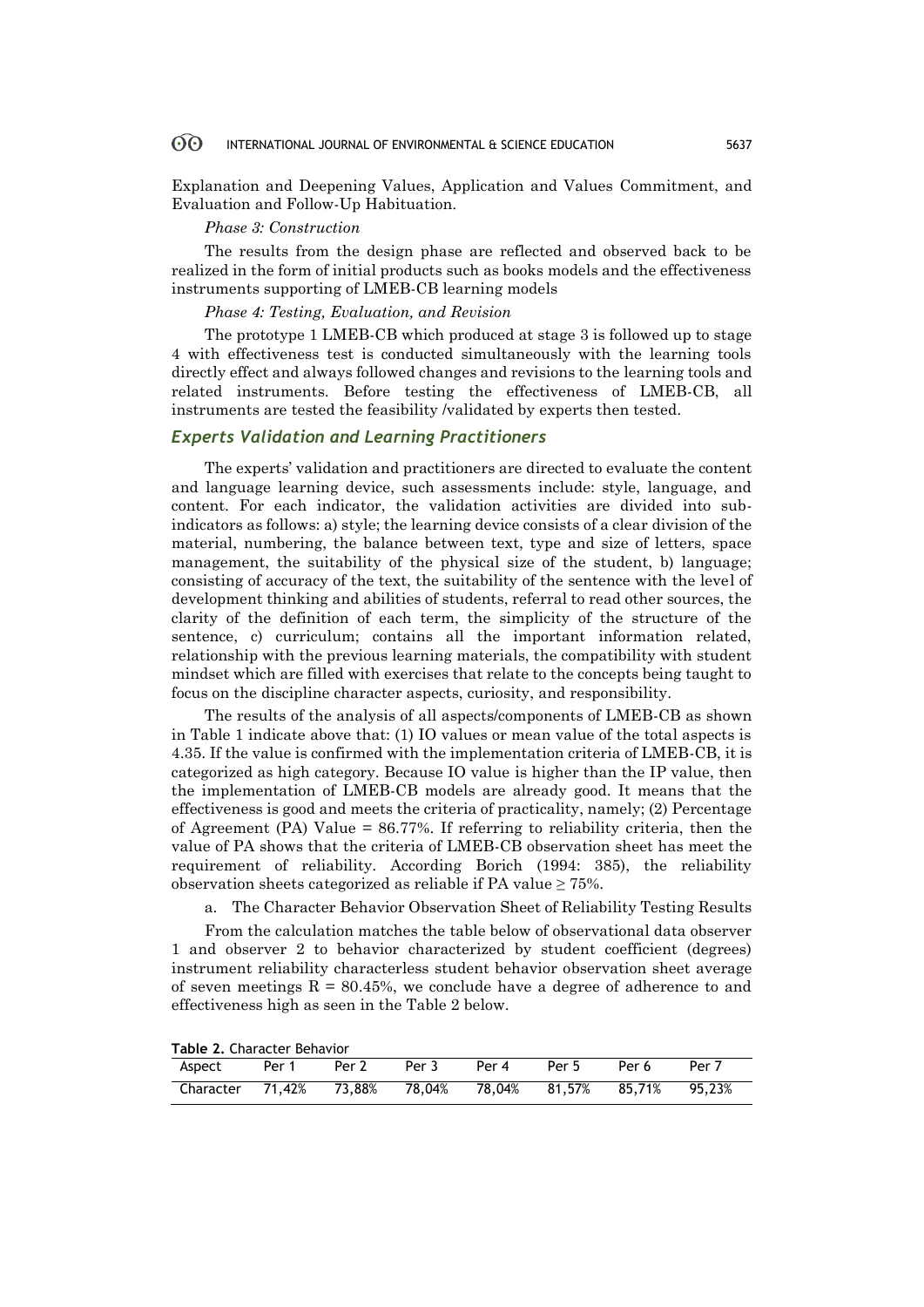# b. Character Behavior Analysis Results

From the observation of character behavior during seven meetings, the calculation of positioning the character of students for each character values is integrated in the learning. But, from the group of students who become sample, there are some have reached the position of SE (Start Evolving), even some students already BH (Become Habits). This is due to the inconsistent character development (volatile) like: the position of discipline student reached 80.45% (It is customary), the curiosity reached 62.77% in the position of SE (Start Evolving) and the responsibility reached 82.45% (Habitual).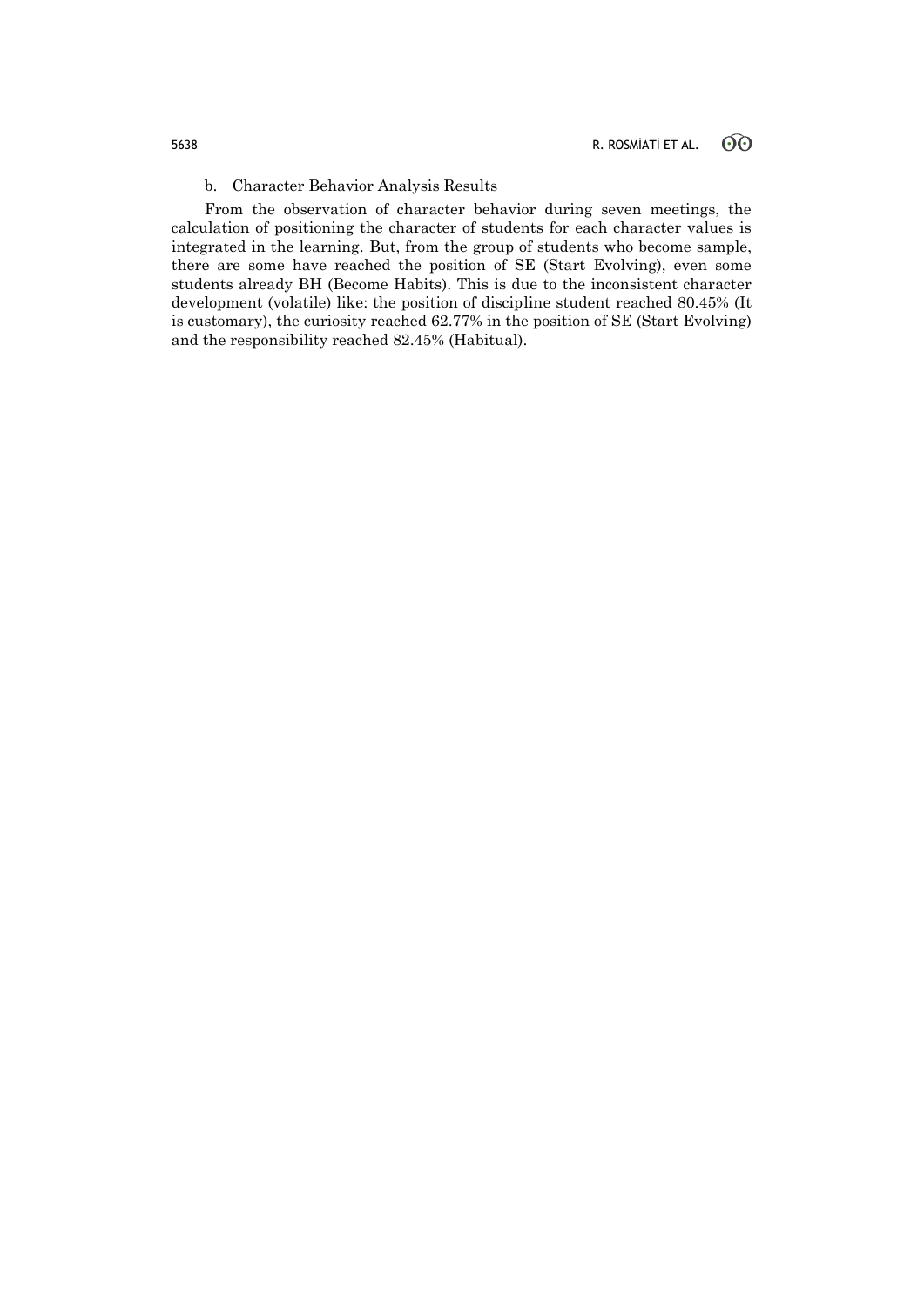|              | Table 1. The Mean Value Results of LMEB-CB in B1 class at Universitas Muslim Indonesia |                                                  |                    |       |          |               |
|--------------|----------------------------------------------------------------------------------------|--------------------------------------------------|--------------------|-------|----------|---------------|
|              |                                                                                        | The Mean Value Indicators for Every Observations |                    |       |          |               |
|              |                                                                                        | <b>Aspect</b>                                    | <b>Mean Aspect</b> |       |          |               |
|              | No<br>Aspect<br>Assessed                                                               | Meetings                                         |                    | Agree | Disagree | <b>PA</b> (%) |
|              |                                                                                        | $1 \t2 \t3 \t4 \t5 \t6 \t7$                      |                    |       |          |               |
|              | I. Syntax                                                                              | 3, 46 4, 25 4, 03 4, 03 4, 21 4, 00 4, 21        | 4.17               |       |          | 82,65         |
|              | II. Social System                                                                      | 3,75 4,00 4,25 4,00 4,00 4,00 4,00               | 4,00               |       |          | 85,71         |
|              | III. Reaction Principle                                                                | 4,00 4,00 4,16 4,24 4,24 4,33 4,50               | 4,21               | 36    |          |               |
|              | IV. Support System                                                                     | 4,70 4,60 4,60 5,00 4,40 4,70 4,80               | 6,69               | 35    |          | 8,81<br>1,00  |
|              | IO Value or Total Aspects of Mean Value (IO)                                           | 4.35                                             |                    |       |          |               |
| <b>Total</b> |                                                                                        | $\frac{4}{1}$                                    | 25                 |       |          |               |
|              | Percentage of Agreement (PA)                                                           |                                                  |                    | 86,77 |          |               |
|              | Note: (IO) is Intended - operational                                                   |                                                  |                    |       |          |               |
|              | Criteria: IO= 4,0 (Sinaga 2007); Reliable (R) if PA ≥ 0,75 (Borich, 1990:385)          |                                                  |                    |       |          |               |

c. Analysis of Pretest and Posttest

The analysis of the pretest and posttest can be seen in the following Table 3.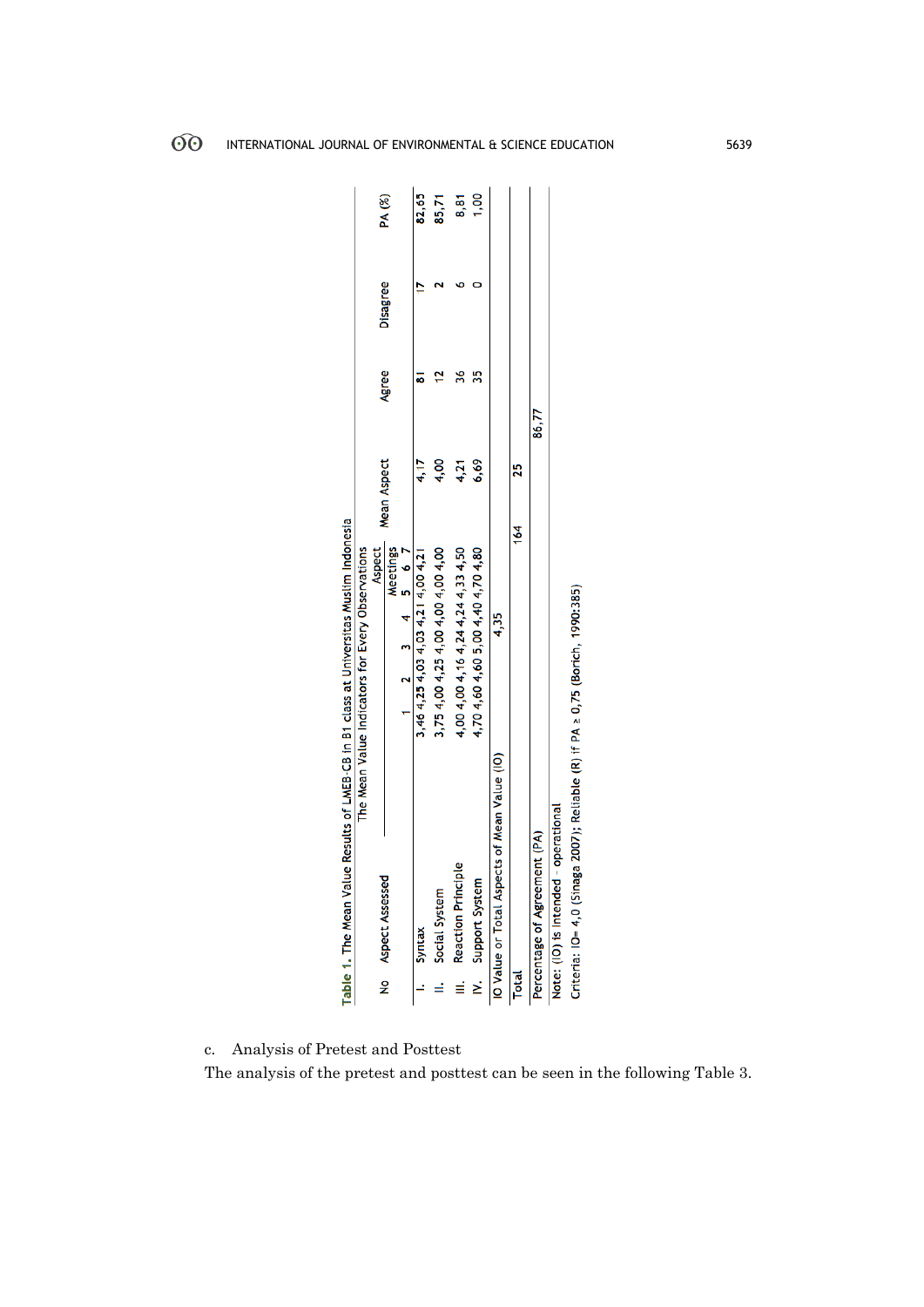| $\overline{N}$ | <b>Name</b>       | <b>Student</b>         | Proportion |                 | <b>Mastery</b>  |
|----------------|-------------------|------------------------|------------|-----------------|-----------------|
|                |                   | Registration<br>Number | Pre-test   | Post-test       | Learning        |
| 1              | Kiki Aulia Rezky  | 1012015001             | 50         | $\overline{78}$ | Completed       |
| $\overline{2}$ | Sulhaerani        | 1012015004             | 50         | 80              | Completed       |
| 3              | Anggi Ria Aulia   | 1012015006             | 50         | 80              | Completed       |
| 4              | Rita Rahmania     | 1012015009             | 60         | 80              | Completed       |
| 5              | Latifa Alhabsy    | 10120150010            | 70         | 89              | Completed       |
| 6              | Sarina            | 10120150011            | 50         | 80              | Completed       |
| 7              | Nurhalipa         | 10120150013            | 40         | 90              | Completed       |
| 8              | Anisa Hidanti     | 10120150014            | 60         | 90              | Completed       |
| 9              | Ian Mutia Rahma   | 10120150015            | 40         | 80              | Completed       |
| 10             | Masni Ramli       | 10120150016            | 30         | 71              | Completed       |
| 11             | Nurfianalisa      | 10120150017            | 30         | 80              | Completed       |
| 12             | Jumriah           | 10120150019            | 20         | 67              | Completed       |
| 13             | Anita             | 10120150020            | 20         | 68              | Completed       |
| 14             | Nurmala Lamandike | 10120150021            | 40         | 79              | Completed       |
| 15             | Nur Ainun         | 10120150022            | 30         | 78              | Completed       |
| 16             | Sartika           | 10120150023            | 40         | 90              | Completed       |
| 17             | Rosmila           | 10120150026            | 50         | 85              | Completed       |
| 18             | Tita Arnita       | 10120150027            | 30         | 85              | Completed       |
| 19             | Rina Febrisya     | 10120150029            | 20         | 69              | Completed       |
| 20             | Dewi Hasnawati    | 10120150030            | 20         | 76              | Completed       |
| 21             | Yuli Kartini      | 10120150031            | 40         | 79              | Completed       |
| 22             | Firmayanti        | 10120150032            | 30         | 80              | Completed       |
| 23             | Ratna Sari        | 10120150034            | 40         | 80              | Completed       |
| 24             | Masnah            | 10120150036            | 40         | 69              | Uncompleted     |
| 25             | Rostik Amalia     | 10120150039            | 40         | 82              | Completed       |
| 26             | Sulaeha           | 10120150041            | 10         | 80              | Completed       |
| 27             | Ana Kaderina      | 10120150042            | 30         | 90              | Completed       |
| 28             | Indiyana Penampo  | 10120150043            | 40         | 85              | Completed       |
| 29             | Irawati           | 10120150045            | 40         | 80              | Completed       |
| 30             | Marlina           | 10120150047            | 30         | 79              | Completed       |
|                | <b>Mean Class</b> |                        |            | 37,33           | 81,43<br>86,66% |

**Table 3.** List of Pre-Test and Post-Test Values Class B1

Mean Class Criteria = ≥ 70% Classical Mastery 80%

# d. Response Analysis of Students and Lecturers

The response of the students in the above Table 4 showed that there are 93% of the students said it is not difficult to learn the course material. Similarly, completing the tasks associated with the character value. There are 7% of the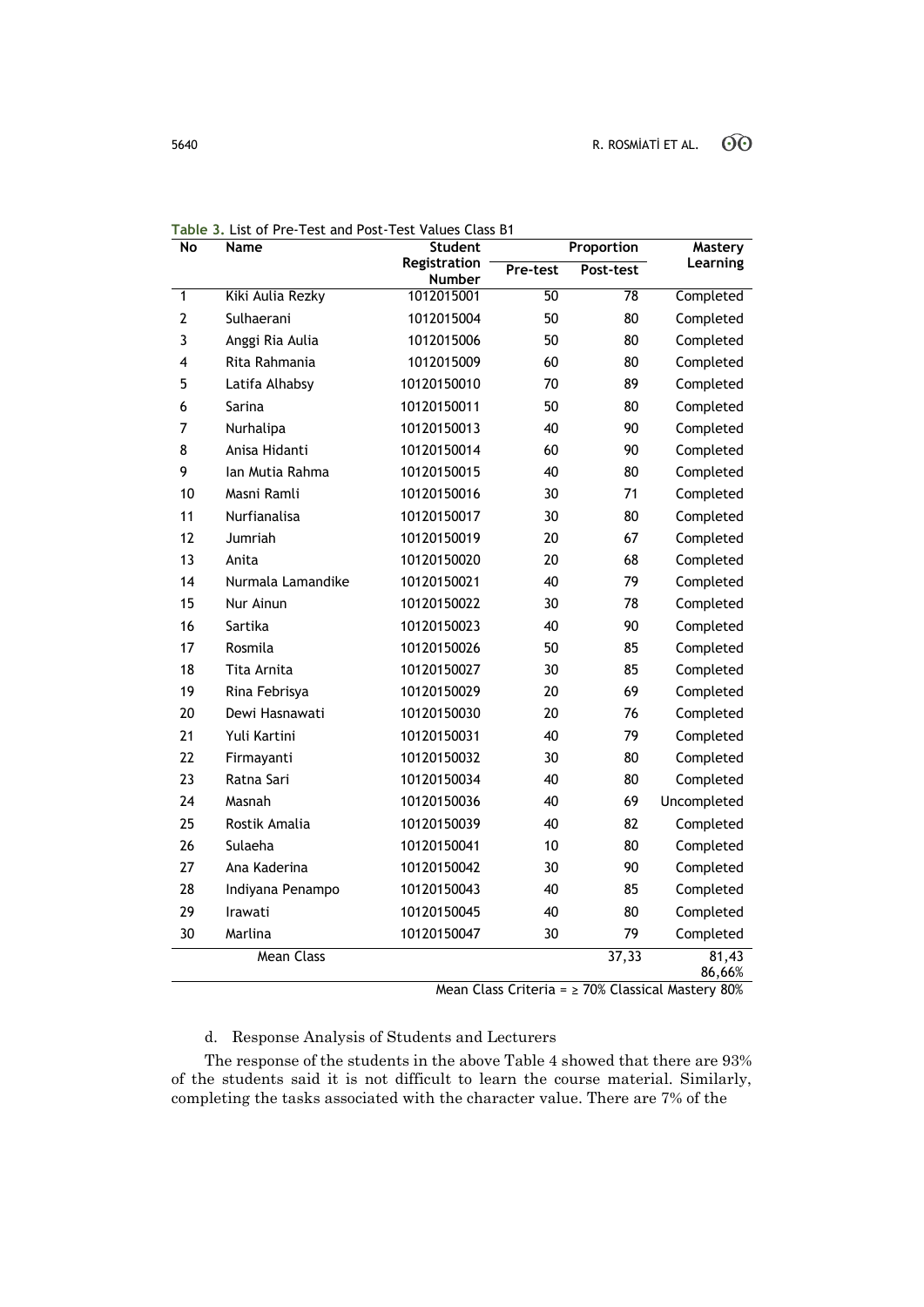#### $\odot$ INTERNATIONAL JOURNAL OF ENVIRONMENTAL & SCIENCE EDUCATION 5641

| Student's Response<br>ı.                                                         |                                                |                  |                  |                  |           |  |  |
|----------------------------------------------------------------------------------|------------------------------------------------|------------------|------------------|------------------|-----------|--|--|
| Question                                                                         |                                                | Not              | <b>Difficul</b>  | Quite            | Not       |  |  |
|                                                                                  |                                                | Very             | t                | <b>Difficult</b> | Difficult |  |  |
|                                                                                  |                                                | Difficult        |                  |                  |           |  |  |
| 1.                                                                               | Do you find difficulties learning              | 0%               | 0%               | 7%               | 93%       |  |  |
| the material?                                                                    |                                                |                  |                  |                  |           |  |  |
| 2.                                                                               | Do you find difficulties                       | 0%               | 0%               | 16%              | 84%       |  |  |
|                                                                                  | completing the tasks associated with the       |                  |                  |                  |           |  |  |
|                                                                                  | character value?                               |                  |                  |                  |           |  |  |
| <b>Ouestion</b>                                                                  |                                                |                  |                  |                  |           |  |  |
|                                                                                  |                                                | <b>Disagre</b>   | Less             | Agree            | Strongly  |  |  |
|                                                                                  |                                                | e                | Agree            |                  | Agree     |  |  |
| 3.                                                                               | The provided book is                           | 0%               | 0%               | 23%              | 77%       |  |  |
|                                                                                  | practical/easy to learn.                       |                  |                  |                  |           |  |  |
| 4.                                                                               | The provided book is helpful in                | 0%               | $\overline{0\%}$ | 17%              | 83%       |  |  |
|                                                                                  | finishing the task.                            |                  |                  |                  |           |  |  |
| 5.                                                                               | The task in the activity sheet                 | 0%               | 1%               | 23%              | 76%       |  |  |
|                                                                                  | can be completed within the time               |                  |                  |                  |           |  |  |
| allotted.                                                                        |                                                |                  |                  |                  |           |  |  |
| 6.                                                                               | The task in the activity sheet                 | $\overline{0\%}$ | $\overline{0\%}$ | 3%               | 97%       |  |  |
|                                                                                  | can be completed within the time               |                  |                  |                  |           |  |  |
| allotted.                                                                        |                                                |                  |                  |                  |           |  |  |
|                                                                                  |                                                |                  | Question         | Yes              | No        |  |  |
| 7.                                                                               | Do you feel there is progress                  |                  |                  | 100%             | 0%        |  |  |
|                                                                                  | (e.g more motivated to behave in               |                  |                  |                  |           |  |  |
|                                                                                  | character) after learning the way you          |                  |                  |                  |           |  |  |
|                                                                                  |                                                |                  |                  |                  |           |  |  |
|                                                                                  | experience today?                              |                  |                  |                  |           |  |  |
| Ш.                                                                               | Lecturer Response/Statement                    |                  |                  |                  | Question  |  |  |
|                                                                                  | Lecturer response to component and             |                  |                  |                  |           |  |  |
|                                                                                  | learning activities statement                  |                  |                  |                  |           |  |  |
| А.                                                                               | Statement on the application of                |                  |                  |                  |           |  |  |
| the LMEB-CB                                                                      |                                                |                  |                  |                  |           |  |  |
| 1.                                                                               | Planting the Character Values                  |                  |                  |                  | Helpful   |  |  |
| 2.                                                                               | Mastery the concept of LMEB-                   |                  |                  |                  | Helpful   |  |  |
| CВ                                                                               |                                                |                  |                  |                  | Helpful   |  |  |
| 3.                                                                               | Focusing the students'                         |                  |                  |                  | Helpful   |  |  |
| attention                                                                        |                                                |                  |                  |                  |           |  |  |
| 4.                                                                               | Increasing the students' social                |                  |                  |                  |           |  |  |
| skills                                                                           |                                                |                  |                  |                  |           |  |  |
| <b>B.</b>                                                                        | Lecturers' Statement to                        |                  |                  |                  |           |  |  |
|                                                                                  |                                                |                  |                  |                  |           |  |  |
|                                                                                  | learning device component<br>Lesson Plan       |                  |                  |                  |           |  |  |
| 1.                                                                               |                                                |                  |                  | Helpful          |           |  |  |
| 2.                                                                               | Lecturer Handbook                              |                  |                  |                  |           |  |  |
| 3.                                                                               | <b>Student Text Book</b>                       |                  |                  | Helpful          |           |  |  |
| 4.                                                                               | <b>Student Worksheet</b>                       |                  |                  | Helpful          |           |  |  |
| 5.                                                                               | Assessment Learning Outcome                    |                  |                  | Helpful          |           |  |  |
| Sheet                                                                            |                                                |                  |                  | Helpful          |           |  |  |
| 6.                                                                               | <b>Character Behavior Rating</b>               |                  |                  | Helpful          |           |  |  |
| Sheet                                                                            |                                                |                  |                  |                  |           |  |  |
| Statement about the feasibility of LMEB-CB model for other LMEB-CB subject<br>C. |                                                |                  |                  |                  |           |  |  |
| "It should be more developed on the other subject of LMEB-CB"                    |                                                |                  |                  |                  |           |  |  |
| The activity needs to be done for the implementation of LMEB-CB<br>D.            |                                                |                  |                  |                  |           |  |  |
| "The training development of software learning"                                  |                                                |                  |                  |                  |           |  |  |
| Е.                                                                               | The obstacle in learning activities of LMEB-CB |                  |                  |                  |           |  |  |
| "There is no obstacle, because the learning activity used directed learning      |                                                |                  |                  |                  |           |  |  |
| model and                                                                        |                                                |                  |                  |                  |           |  |  |
| learning device"                                                                 |                                                |                  |                  |                  |           |  |  |
|                                                                                  |                                                |                  |                  |                  |           |  |  |

**Table 4.** Students' Response and Lecturers of Class B1 toward Learning Activity

 $\overline{\phantom{0}}$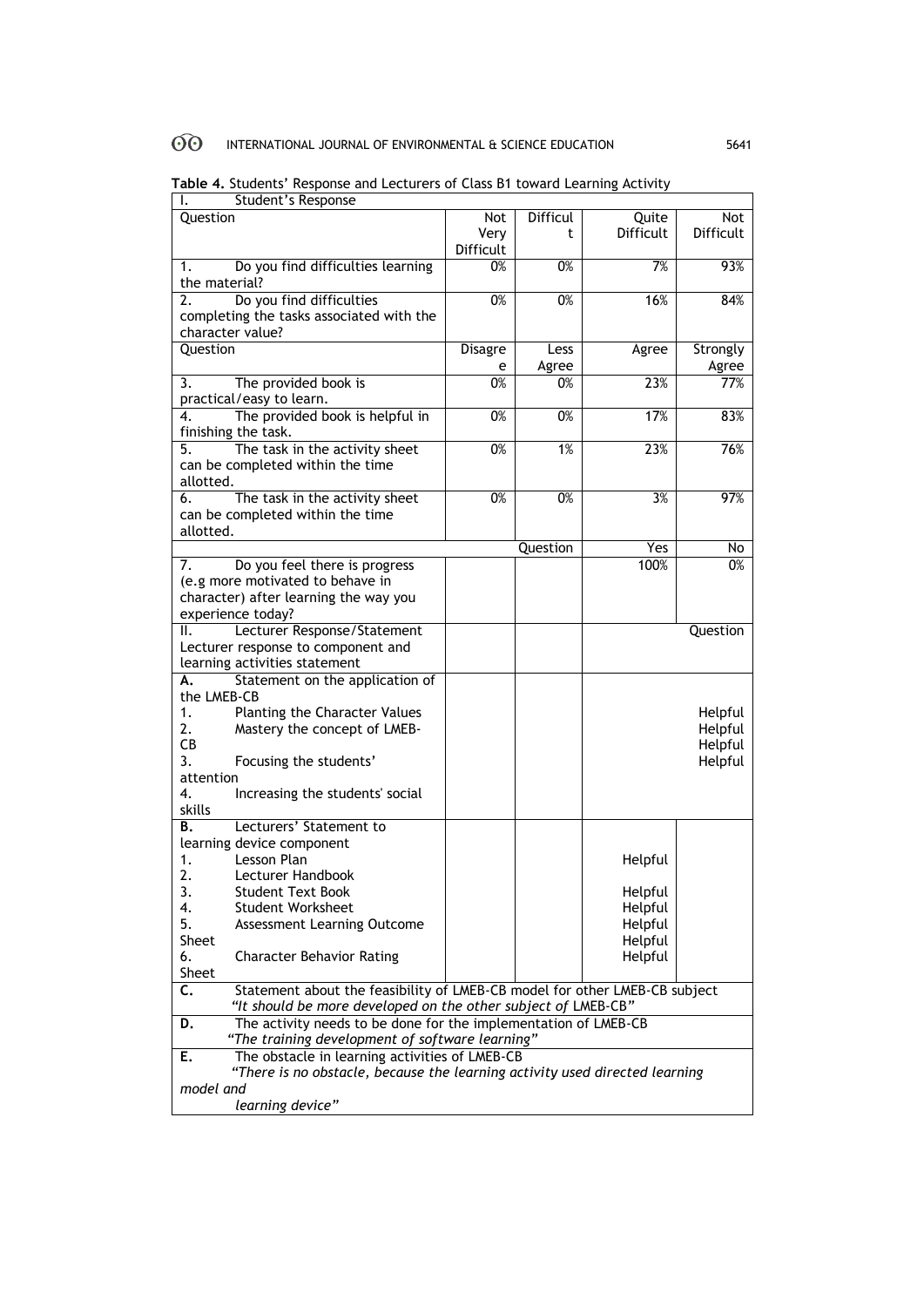students said that it is quite difficult to solve it. When they asked about the approval of the statement associated with the Student Book and Activity Sheet (LK), the students' response remains consistent. More than 73% of the students stated strongly agree. The data response/ lecturer statements on activity aspects and supporting components of LMEB-CB indicates that all the components and supporting components of LMEB-CB contribute in mastering the subject matter of other LMEB-CB and suggested the need for training development supporting device. This result means that the application in a test of LMEB-CB is positive response by the lecturer.

If this conclusion is referred to the criteria established in accordance with the theory, there are more than 50% of the students responded positively and lecturers responded positively to learning activity. Then the LMEB-CB is stated effective from the response aspect of students and lecturers.

The effectiveness of LMEB-CB in this study is if the learning outcomes meet two of three aspects, namely: (a) achieve the desired learning progress, behavior characterized by minimal to the position AD (Already Developing). (b) The completeness classical of education basics learning result reached 65%. (c) The positive response of students and lecturer to the LMEB-CB of 80% has been met.

The trials of students' character behavior can be seen in the data which shown in the seventh meeting. It shows that not all students in the observation group reached the position of minimal character SE  $(\geq 40)$  for three character value. However, there is no student has reached the minimum value AD (60-80).

The limited implementation trials stated that there are 7 students in the observation group showed minimal character position SE. If the performance behavior of the characters refers to the criteria set out in the learning objective, then the limited implementation trials result of LMEB-CB are effectively used for seeding the character values in the learning activities. The achievement of SE position is reinforced by the results of a questionnaire distributed to the students. All students declared 100% motivated to behave character after learning by using learning management capability model and seeding value through the process of introduction, growth, deepening and the commitment value statement. For the students, the behavior character development is an early indication that there has been a process of acceptance, giving a response and appreciation of the value as stated by Karathwohl, et.al (1964: 24-23) and Quisumbing (UNESCO, 2005).

The occurrence of the character changes that observed during the learning activities shows that through the application of LMEB-CB, the students' behavior can be changed even though this development model is not done by methodology experiment (control group). The research with a different approach through experimental method has been carried out by Chao-Zun (2007). The research concludes that the character-based learning method proven to provide better results. The character change shows the adaptation occurs through the process of assimilation and accommodation according to Piaget (Woorfolk: 2009: 51). The process of assimilation and accommodation is a balance and adaptation to the environment so that it can absorb the new concept of information based on the schemata. So, it is relevant with the new information process called accommodation. Accommodation is the process of changing the conception of the concepts that have not been absorbed by existing schemata. In order the achievement of character position does not stop at the position of SE, and then the